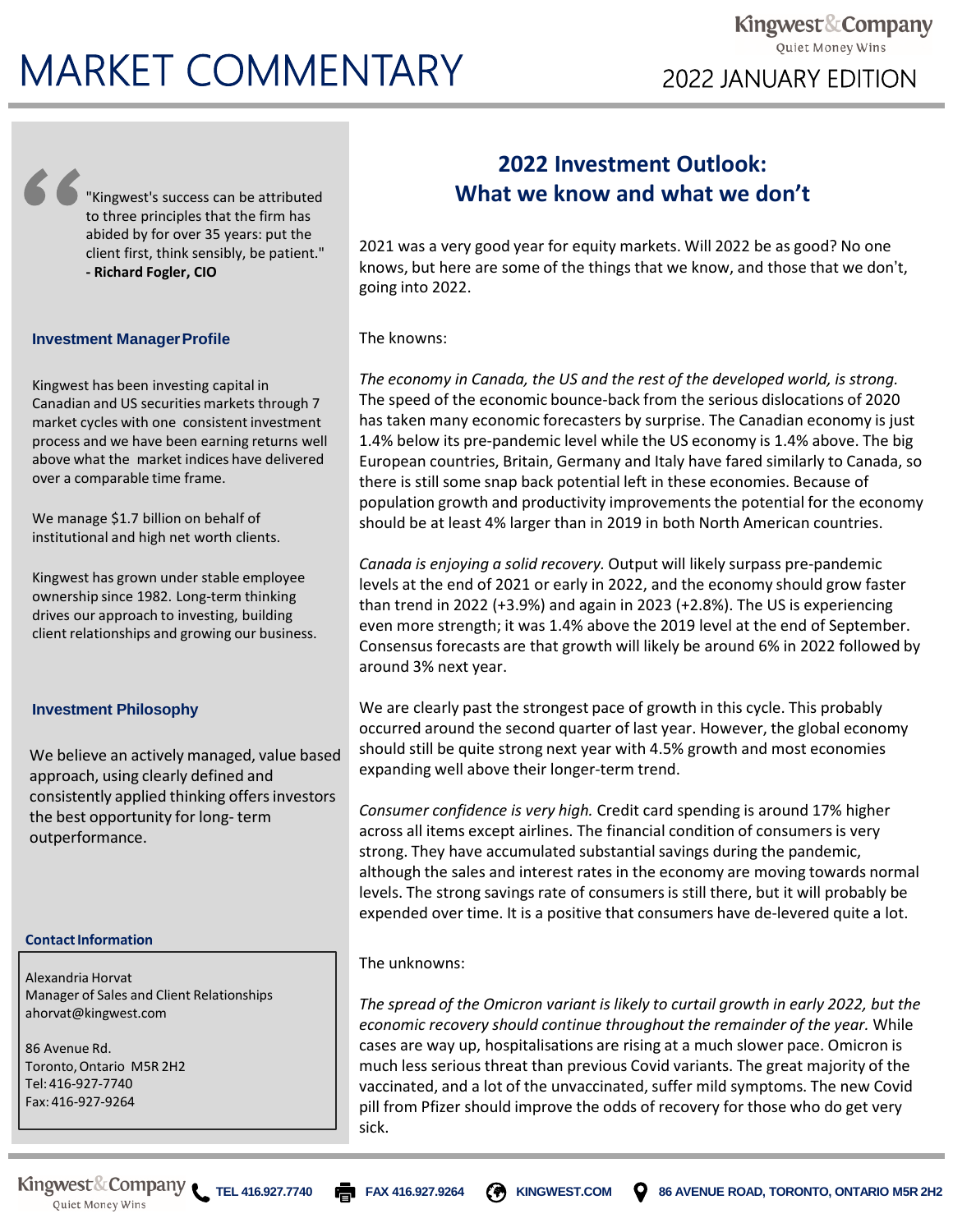We could come out the other side of this with less serious consequences from the virus and with a big majority of the country either triple vaccinated or with resistance from having been infected (and in many cases both). This should take the handcuffs off the service economy and the job market at last — and continue to give asset prices a leg up.

*The biggest imponderable at the moment is inflation*. Inflation is high but the Central Banks expect it to moderate into the second half of the year to around 2.5%. Inflation is an important ingredient to interest rates.

The reasons why inflation is up are pretty straightforward: people are gradually coming back into the workforce, but at a much slower pace than businesses would like to hire. The demand for jobs and people to do those jobs is very high. The labour participation rate is correcting but is very likely to remain below pandemic levels. The labour shortage will probably take the unemployment rate towards 3.5% by the end of next year and a bit lower at the end of 2023.

*That leads right into the question of interest rates.* At the moment, interest rates are not in line with that inflation picture. Interest rates most likely will have to go up and the markets most likely will have to price in more inflation than they are pricing in today.

Market prices signal investor confidence that inflation will stay low. Measuring the spread between inflation-linked and normal five-year bonds shows the market is pricing expected inflation over the next five years under 3%, as you can see in this chart.



Source: Federal Reserve Board of Governors

*Some supply constraints are easing, but most are not.* The consumption of goods in the US was up around 25% from prepandemic to the peak and now it stands at 16%. When you have that kind of demand, there will obviously cause some pressure on transport, containers, and other related industries. However, the supply chains are starting to improve. We have seen indications like EMI delivery times are lower and the price of containers is coming down. Overall, the hope is that the supply situation will normalize slowly over the next year. It remains to be seen.

For the raise of inflation to become a real problem, the Fed, will have to ignore the inflation signals. A scenario where long-term inflations expectations are changing, in which the Fed does not react will result in a big change in real rates in the long term. Most economists do not put a high probability on that scenario.

Quiet Money Wins